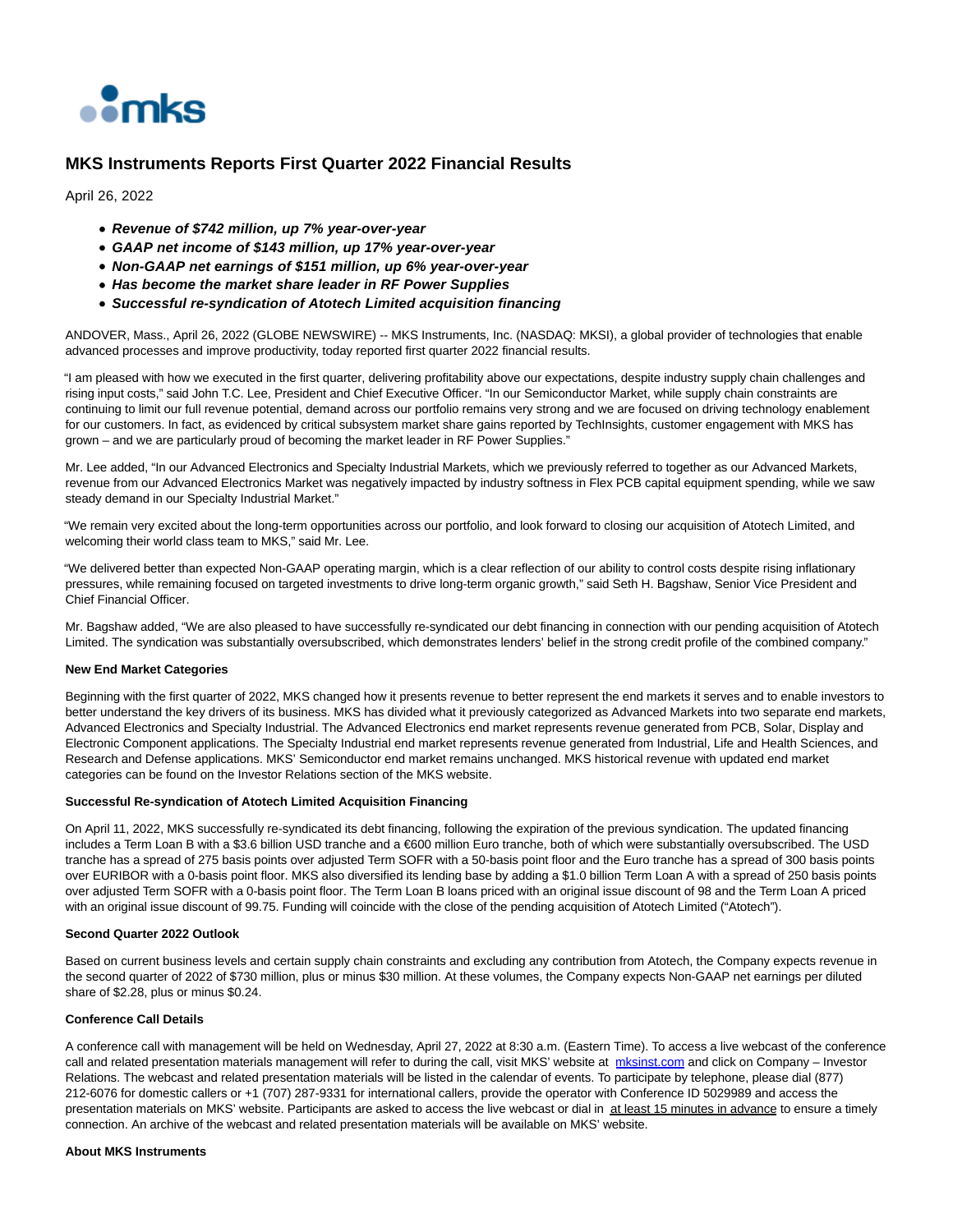MKS Instruments, Inc. is a global provider of instruments, systems, subsystems and process control solutions that measure, monitor, deliver, analyze, power and control critical parameters of advanced manufacturing processes to improve process performance and productivity for our customers. Our products are derived from our core competencies in pressure measurement and control, flow measurement and control, gas and vapor delivery, gas composition analysis, electronic control technology, reactive gas generation and delivery, power generation and delivery, vacuum technology, temperature sensing, lasers, photonics, optics, precision motion control, vibration control and laser-based manufacturing systems solutions. We also provide services relating to the maintenance and repair of our products, installation services and training. We primarily serve the semiconductor, advanced electronics and specialty industrial markets. Additional information can be found a[t mksinst.com.](https://www.globenewswire.com/Tracker?data=1m8IfcR7k4G2V-BqI7kbOFnBFWzI3tZo-4G7sDQ_o-yzhoViFUNSDaGAIYTEA96zwVgwgQh9JXTRop-ZI4i4iA==)

#### **Use of Non-GAAP Financial Results**

This press release includes financial measures that are not in accordance with U.S. generally accepted accounting principles ("Non-GAAP financial measures"). These Non-GAAP financial measures should be viewed in addition to, and not as a substitute for, MKS' reported GAAP results, and may be different from Non-GAAP financial measures used by other companies. In addition, these Non-GAAP financial measures are not based on any comprehensive set of accounting rules or principles. MKS management believes the presentation of these Non-GAAP financial measures is useful to investors for comparing prior periods and analyzing ongoing business trends and operating results.

MKS is not providing a quantitative reconciliation of forward-looking Non-GAAP gross margin, operating expenses, interest expense, net, tax rate, net earnings and net earnings per diluted share to the most directly comparable GAAP financial measures because it is unable to estimate with reasonable certainty the ultimate timing or amount of certain significant items without unreasonable efforts. These items include, but are not limited to, acquisition and integration costs, acquisition inventory step-up, amortization of intangible assets, restructuring and other expense, asset impairment, debt issuance costs and the income tax effect of these items. These items are uncertain, depend on various factors, including, but not limited to, our pending acquisition of Atotech and could have a material impact on GAAP reported results for the relevant period.

For further information regarding these Non-GAAP financial measures, please refer to the tables presenting reconciliations of our Non-GAAP results to our GAAP results and the "Notes on Our Non-GAAP Financial Information" at the end of this press release.

### **Selected GAAP and Non-GAAP Financial Measures (In millions, except per share data)**

|                                    | Q1 2022 | Q4 2021 | Q1 2021 |
|------------------------------------|---------|---------|---------|
| <b>Net Revenues</b>                |         |         |         |
| Semiconductor                      | \$488   | \$495   | \$412   |
| <b>Advanced Electronics</b>        | 82      | 96      | 115     |
| Specialty Industrial               | 172     | 173     | 167     |
| Total net revenues                 | \$742   | \$764   | \$694   |
| <b>GAAP Financial Measures</b>     |         |         |         |
| Operating margin                   | 23.1%   | 23.8%   | 22.4%   |
| Net income                         | \$143   | \$150   | \$122   |
| <b>Diluted EPS</b>                 | \$2.57  | \$2.69  | \$2.20  |
| <b>Non-GAAP Financial Measures</b> |         |         |         |
| Operating margin                   | 25.6%   | 27.1%   | 25.8%   |
| Net earnings                       | \$151   | \$168   | \$143   |
| <b>Diluted EPS</b>                 | \$2.71  | \$3.02  | \$2.56  |

### **First Quarter 2022 Financial Results**

Net revenues in the first quarter of 2022 were \$742 million, a sequential decrease of 3% from \$764 million in the fourth quarter of 2021, and a year-over-year increase of 7% from \$694 million in the first quarter of 2021. Net revenues in the Semiconductor Market were \$488 million in the first quarter of 2022, a sequential decrease of 1% and year-over-year increase of 19%. Net revenues in the Advanced Electronics Market were \$82 million in the first quarter of 2022, a sequential decrease of 15% and year-over-year decrease of 29% with the decreases driven by softer industry demand for Flexible PCB via drilling equipment. Net revenues in the Specialty Industrial Market were \$172 million in the first quarter of 2022, a sequential decrease of 1% and year-over-year increase of 2%.

Net income in the first quarter of 2022 was \$143 million, or \$2.57 per diluted share, compared to net income of \$150 million, or \$2.69 per diluted share, in the fourth quarter of 2021, and \$122 million, or \$2.20 per diluted share, in the first quarter of 2021.

Non-GAAP net earnings were \$151 million, or \$2.71 per diluted share, in the first quarter of 2022, compared to \$168 million, or \$3.02 per diluted share, in the fourth quarter of 2021, and \$143 million, or \$2.56 per diluted share, in the first quarter of 2021.

#### **Additional Financial Information**

At March 31, 2022, the Company had \$1.1 billion in cash and short-term investments, \$822 million of secured term loan principal outstanding and \$100 million of incremental borrowing capacity under an asset-based line of credit, subject to certain borrowing base requirements. During the first quarter of 2022, the Company paid a cash dividend of \$12 million or \$0.22 per diluted share.

### **SAFE HARBOR FOR FORWARD-LOOKING STATEMENTS**

This press release contains forward-looking statements within the meaning of the Private Securities Litigation Reform Act of 1995, Section 27A of the Securities Act of 1933 and Section 21E of the Securities Exchange Act of 1934 regarding the future financial performance, business prospects and growth of MKS Instruments, Inc. ("MKS" or the "Company"). These statements are only predictions based on current assumptions and expectations. Any statements that are not statements of historical fact (including statements containing the words "will," "projects," "intends," "believes," "plans," "anticipates," "expects," "estimates," "forecasts," "continues" and similar expressions) should be considered to be forward-looking statements. Actual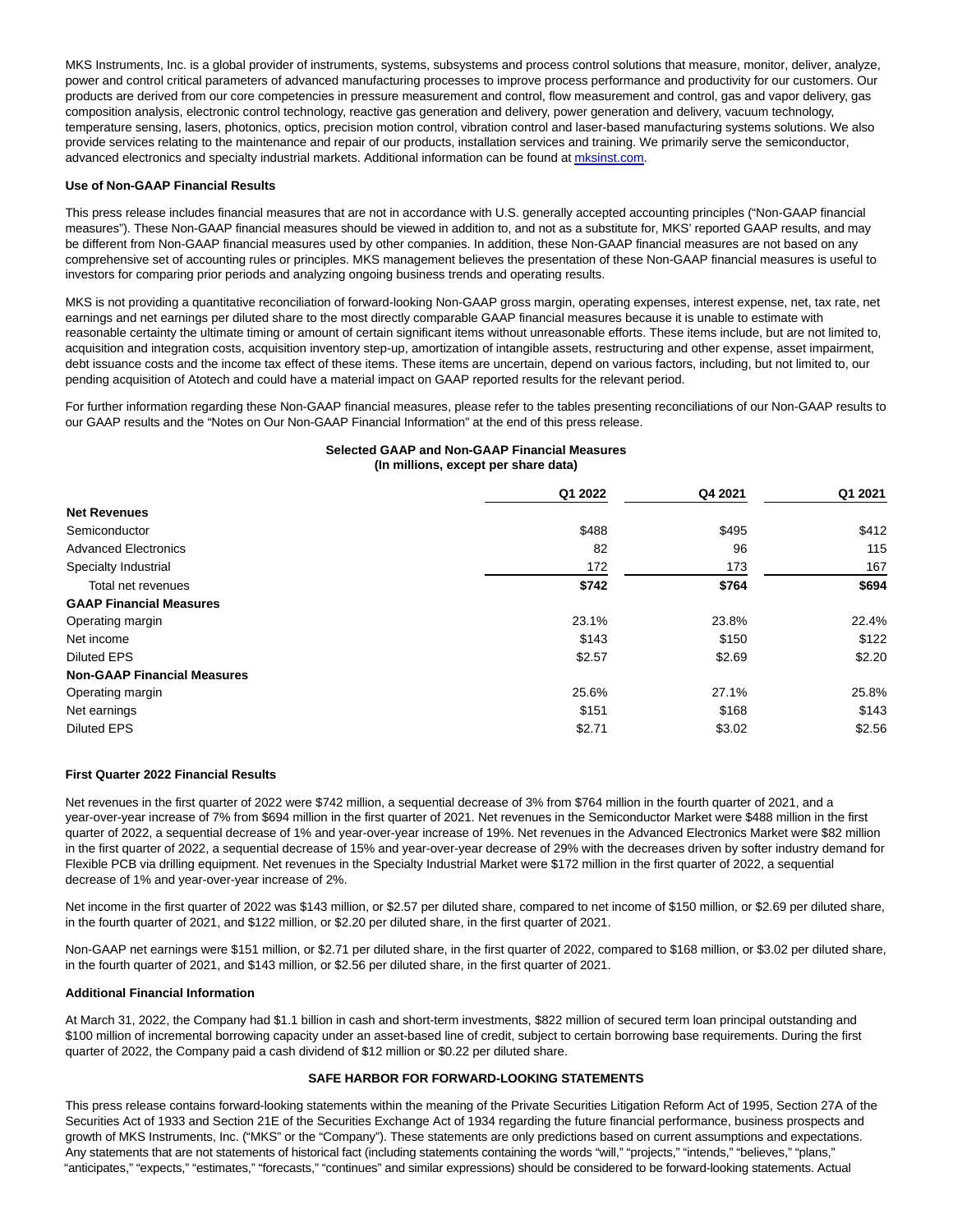events or results may differ materially from those in the forward-looking statements set forth herein. Among the important factors that could cause actual events to differ materially from those in the forward-looking statements are manufacturing and sourcing risks, including the impact and duration of supply chain disruptions, component shortages and price increases, the ability of MKS to complete its acquisition of Atotech, the terms of MKS' existing term loan, the terms and availability of financing for the Atotech acquisition, the substantial indebtedness MKS expects to incur in connection with the Atotech acquisition and the need to generate sufficient cash flows to service and repay such debt, MKS' entry into Atotech's chemicals technology business, in which MKS does not have experience and which may expose it to significant additional liabilities, the risk of litigation relating to the Atotech acquisition, the risk that disruption from the Atotech acquisition materially and adversely affects the respective businesses and operations of MKS and Atotech, the ability of MKS to realize the anticipated synergies, cost savings and other benefits of the Atotech acquisition, competition from larger or more established companies in MKS' and Atotech's respective markets, the ability of MKS to successfully grow its business and the businesses of Atotech, Photon Control Inc., which it acquired in July 2021, and Electro Scientific Industries, Inc., which it acquired in February 2019, potential adverse reactions or changes to business relationships resulting from the announcement, pendency or completion of the Atotech acquisition, conditions affecting the markets in which MKS and Atotech operate, including the fluctuations in capital spending in the semiconductor industry and other advanced manufacturing markets, and fluctuations in sales to MKS' and Atotech's major customers, the ability to anticipate and meet customer demand, the challenges, risks and costs involved with integrating the operations of the companies we have acquired, potential fluctuations in quarterly results, dependence on new product development, rapid technological and market change, acquisition strategy, volatility of stock price, international operations, financial risk management, and the other factors described in MKS' Annual Report on Form 10-K for the year ended December 31, 2021 and any subsequent Quarterly Reports on Form 10-Q, as filed with the SEC. Additional risk factors may be identified from time to time in MKS' future filings with the SEC. MKS is under no obligation to, and expressly disclaims any obligation to, update or alter these forward-looking statements, whether as a result of new information, future events or otherwise after the date of this press release.

#### Company Contact:

David Ryzhik Vice President, Investor Relations Telephone: (978) 557-5180 Email[: david.ryzhik@mksinst.com](https://www.globenewswire.com/Tracker?data=aIB8W2O9zY6vY6VeRwMRYl_rRSKh4R88unL42UbLtzeTOYxyANnyTu9xrf_6mw9Cl99umxd5kFuOhwfmCEsZc1RSS1OpW5WNLZAMeYotZBE=)

### **MKS Instruments, Inc. Unaudited Consolidated Statements of Operations (In millions, except per share data)**

|                                      | <b>Three Months Ended</b> |                |              |      |      |                |  |
|--------------------------------------|---------------------------|----------------|--------------|------|------|----------------|--|
|                                      | March 31,                 |                | December 31, |      |      | March 31,      |  |
|                                      | 2022                      |                |              | 2021 | 2021 |                |  |
| Net revenues:                        |                           |                |              |      |      |                |  |
| Products                             | \$                        | 648            | \$           | 668  | \$   | 605            |  |
| Services                             |                           | 94             |              | 96   |      | 89             |  |
| Total net revenues                   |                           | 742            |              | 764  |      | 694            |  |
| Cost of revenues:                    |                           |                |              |      |      |                |  |
| Products                             |                           | 360            |              | 359  |      | 323            |  |
| Services                             |                           | 48             |              | 50   |      | 49             |  |
| Total cost of revenues               |                           | 408            |              | 409  |      | 372            |  |
| Gross profit                         |                           | 334            |              | 355  |      | 322            |  |
| Research and development             |                           | 52             |              | 51   |      | 47             |  |
| Selling, general and administrative  |                           | 92             |              | 97   |      | 96             |  |
| Acquisition and integration costs    |                           | 8              |              | 9    |      | 6              |  |
| Restructuring and other              |                           | $\overline{2}$ |              |      |      | 5              |  |
| Amortization of intangible assets    |                           | 15             |              | 15   |      | 12             |  |
| Gain on sale of long-lived assets    |                           | (7)            |              |      |      |                |  |
| Income from operations               |                           | 172            |              | 182  |      | 156            |  |
| Interest expense                     |                           | 6              |              | 6    |      | 6              |  |
| Other (income) expense, net          |                           | (5)            |              | (3)  |      | $\overline{2}$ |  |
| Income before income taxes           |                           | 171            |              | 179  |      | 148            |  |
| Provision for income taxes           |                           | 28             |              | 29   |      | 26             |  |
| Net income                           | \$                        | 143            | \$           | 150  | \$   | 122            |  |
| Net income per share:                |                           |                |              |      |      |                |  |
| Basic                                | \$                        | 2.58           | \$           | 2.71 | \$   | 2.21           |  |
| <b>Diluted</b>                       | \$                        | 2.57           | \$           | 2.69 | \$   | 2.20           |  |
| Cash dividend per common share       | \$                        | 0.22           | \$           | 0.22 | \$   | 0.20           |  |
| Weighted average shares outstanding: |                           |                |              |      |      |                |  |
| <b>Basic</b>                         |                           | 55.6           |              | 55.5 |      | 55.3           |  |
| <b>Diluted</b>                       |                           | 55.8           |              | 55.7 |      | 55.6           |  |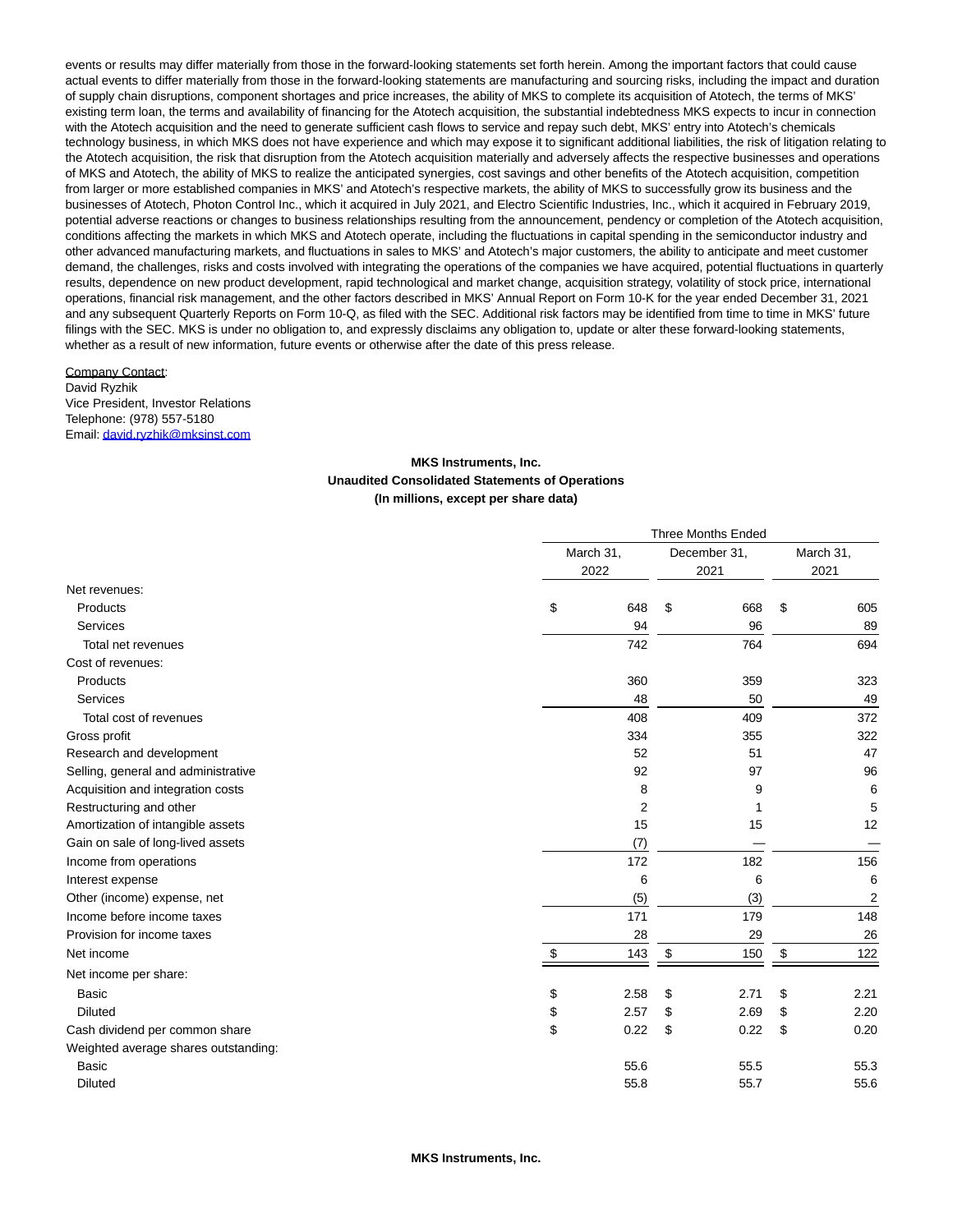## **Unaudited Consolidated Balance Sheet (In millions)**

|                                            | March 31,   |    | December 31, |  |  |
|--------------------------------------------|-------------|----|--------------|--|--|
|                                            | 2022        |    | 2021         |  |  |
| <b>ASSETS</b>                              |             |    |              |  |  |
| Cash and cash equivalents                  | \$<br>1,011 | \$ | 966          |  |  |
| Short-term investments                     | 42          |    | 76           |  |  |
| Trade accounts receivable, net             | 480         |    | 443          |  |  |
| Inventories                                | 636         |    | 577          |  |  |
| Other current assets                       | 89          |    | 85           |  |  |
| Total current assets                       | 2,258       |    | 2,147        |  |  |
| Property, plant and equipment, net         | 331         |    | 326          |  |  |
| Right-of-use assets                        | 180         |    | 184          |  |  |
| Goodwill                                   | 1,227       |    | 1,228        |  |  |
| Intangible assets, net                     | 561         |    | 576          |  |  |
| Other assets                               | 92          |    | 79           |  |  |
| <b>Total assets</b>                        | \$<br>4,649 | \$ | 4,540        |  |  |
| LIABILITIES AND STOCKHOLDERS' EQUITY       |             |    |              |  |  |
| Short-term debt                            | \$<br>12    | \$ | 9            |  |  |
| Accounts payable                           | 173         |    | 168          |  |  |
| Accrued compensation                       | 72          |    | 132          |  |  |
| Income taxes payable                       | 32          |    | 25           |  |  |
| Lease liabilities                          | 19          |    | 18           |  |  |
| Deferred revenue and customer advances     | 46          |    | 37           |  |  |
| Other current liabilities                  | 82          |    | 71           |  |  |
| <b>Total current liabilities</b>           | 436         |    | 460          |  |  |
| Long-term debt, net                        | 806         |    | 808          |  |  |
| Non-current deferred taxes                 | 103         |    | 99           |  |  |
| Non-current accrued compensation           | 48          |    | 49           |  |  |
| Non-current lease liabilities              | 189         |    | 193          |  |  |
| Other liabilities                          | 40          |    | 44           |  |  |
| <b>Total liabilities</b>                   | 1,622       |    | 1,653        |  |  |
| Stockholders' equity:                      |             |    |              |  |  |
| Common stock                               |             |    |              |  |  |
| Additional paid-in capital                 | 909         |    | 907          |  |  |
| Retained earnings                          | 2,122       |    | 1,991        |  |  |
| Accumulated other comprehensive loss       | (4)         |    | (11)         |  |  |
| Total stockholders' equity                 | 3,027       |    | 2,887        |  |  |
| Total liabilities and stockholders' equity | \$<br>4,649 | \$ | 4,540        |  |  |
|                                            |             |    |              |  |  |

## **MKS Instruments, Inc. Unaudited Consolidated Statements of Cash Flows (In millions)**

|                                                                                   | Three Months Ended |              |     |           |      |  |  |
|-----------------------------------------------------------------------------------|--------------------|--------------|-----|-----------|------|--|--|
|                                                                                   | March 31,          | December 31, |     | March 31, |      |  |  |
|                                                                                   | 2022               | 2021         |     |           | 2021 |  |  |
| Cash flows from operating activities:                                             |                    |              |     |           |      |  |  |
| Net income                                                                        | 143                | S            | 150 | S         | 122  |  |  |
| Adjustments to reconcile net income to net cash provided by operating activities: |                    |              |     |           |      |  |  |
| Depreciation and amortization                                                     | 28                 |              | 28  |           | 24   |  |  |
| Unrealized loss (gain) on derivatives not designated as hedging<br>instruments    | 3                  |              | (3) |           |      |  |  |
| Gain on sale of long-lived assets                                                 | (7)                |              |     |           |      |  |  |
| Stock-based compensation                                                          | 8                  |              | 9   |           | 10   |  |  |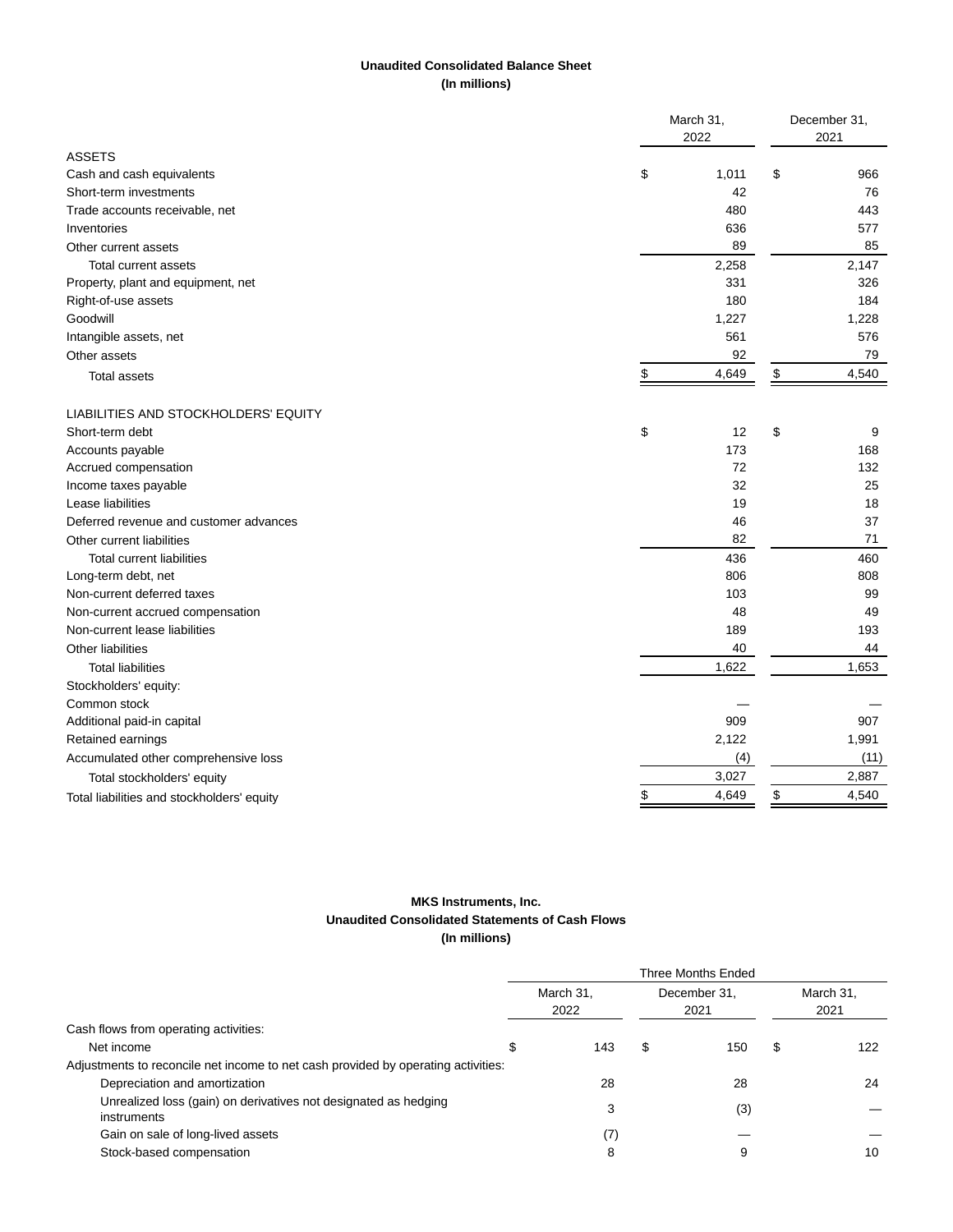| Provision for excess and obsolete inventory                  |       |          | 5     |
|--------------------------------------------------------------|-------|----------|-------|
| Deferred income taxes                                        | (2)   | (6)      | 10    |
| Other                                                        |       |          |       |
| Changes in operating assets and liabilities                  | (136) | 11       | (44)  |
| Net cash provided by operating activities                    | 41    | 194      | 127   |
| Cash flows from investing activities:                        |       |          |       |
| Purchases of investments                                     |       |          | (185) |
| Maturities of investments                                    | 35    | 135      | 95    |
| Sales of investments                                         |       | 35       | 108   |
| Proceeds from sale of long-lived assets                      |       |          |       |
| Purchases of property, plant and equipment                   | (19)  | (23)     | (27)  |
| Net cash provided by (used in) investing activities          | 23    | 147      | (9)   |
| Cash flows from financing activities:                        |       |          |       |
| Net proceeds from short and long-term borrowings             | 3     |          |       |
| Payments of short and long-term borrowings                   | (2)   | (2)      | (8)   |
| Dividend payments                                            | (12)  | (12)     | (11)  |
| Net (payments) proceeds related to employee stock awards     | (6)   | 11       | (5)   |
| Net cash used in financing activities                        | (17)  | (3)      | (23)  |
| Effect of exchange rate changes on cash and cash equivalents | (2)   | (5)      | (3)   |
| Increase in cash and cash equivalents                        | 45    | 333      | 92    |
| Cash and cash equivalents at beginning of period             | 966   | 633      | 608   |
| Cash and cash equivalents at end of period                   | 1,011 | 966<br>S | 700   |

## **The following supplemental Non-GAAP earnings information is presented to aid in understanding MKS' operating results:**

## **MKS Instruments, Inc. Schedule Reconciling Selected Non-GAAP Financial Measures (In millions, except per share data)**

|                                                           | <b>Three Months Ended</b> |           |    |              |    |           |  |
|-----------------------------------------------------------|---------------------------|-----------|----|--------------|----|-----------|--|
|                                                           |                           | March 31, |    | December 31, |    | March 31, |  |
|                                                           |                           | 2022      |    | 2021         |    | 2021      |  |
| Net income                                                | S                         | 143       | \$ | 150          | \$ | 122       |  |
| Acquisition and integration costs (Note 1)                |                           | 8         |    | 9            |    | 6         |  |
| Restructuring and other (Note 2)                          |                           | 2         |    |              |    | 5         |  |
| Amortization of intangible assets                         |                           | 15        |    | 15           |    | 12        |  |
| Gain on sale of long-lived assets (Note 3)                |                           | (7)       |    |              |    |           |  |
| Currency hedge gain (Note 4)                              |                           | (5)       |    | (3)          |    |           |  |
| Windfall tax benefit on stock-based compensation (Note 5) |                           | (1)       |    |              |    | (1)       |  |
| Withholding tax related to Brexit (Note 6)                |                           |           |    |              |    | 3         |  |
| Tax effect of Non-GAAP adjustments (Note 7)               |                           | (4)       |    | (4)          |    | (4)       |  |
| Non-GAAP net earnings                                     |                           | 151       |    | 168          |    | 143       |  |
| Non-GAAP net earnings per diluted share                   |                           | 2.71      |    | 3.02         |    | 2.56      |  |
| Weighted average diluted shares outstanding               |                           | 55.8      |    | 55.7         |    | 55.6      |  |
| Net cash provided by operating activities                 | \$                        | 41        | \$ | 194          | \$ | 127       |  |
| Purchases of property, plant and equipment                |                           | (19)      |    | (23)         |    | (27)      |  |
| Free cash flow                                            |                           | 22        | \$ | 171          | \$ | 100       |  |

# **MKS Instruments, Inc.**

## **Schedule Reconciling Selected Non-GAAP Financial Measures**

## **(In millions)**

|                                |           | Three Months Ended |      |           |
|--------------------------------|-----------|--------------------|------|-----------|
|                                | March 31, | December 31,       |      | March 31. |
|                                | 2022      | 2021               | 2021 |           |
| GAAP and Non-GAAP gross margin | 45.0%     | 46.4%              |      | 46.4%     |
| Operating expenses             | 162       | 173                |      | 166       |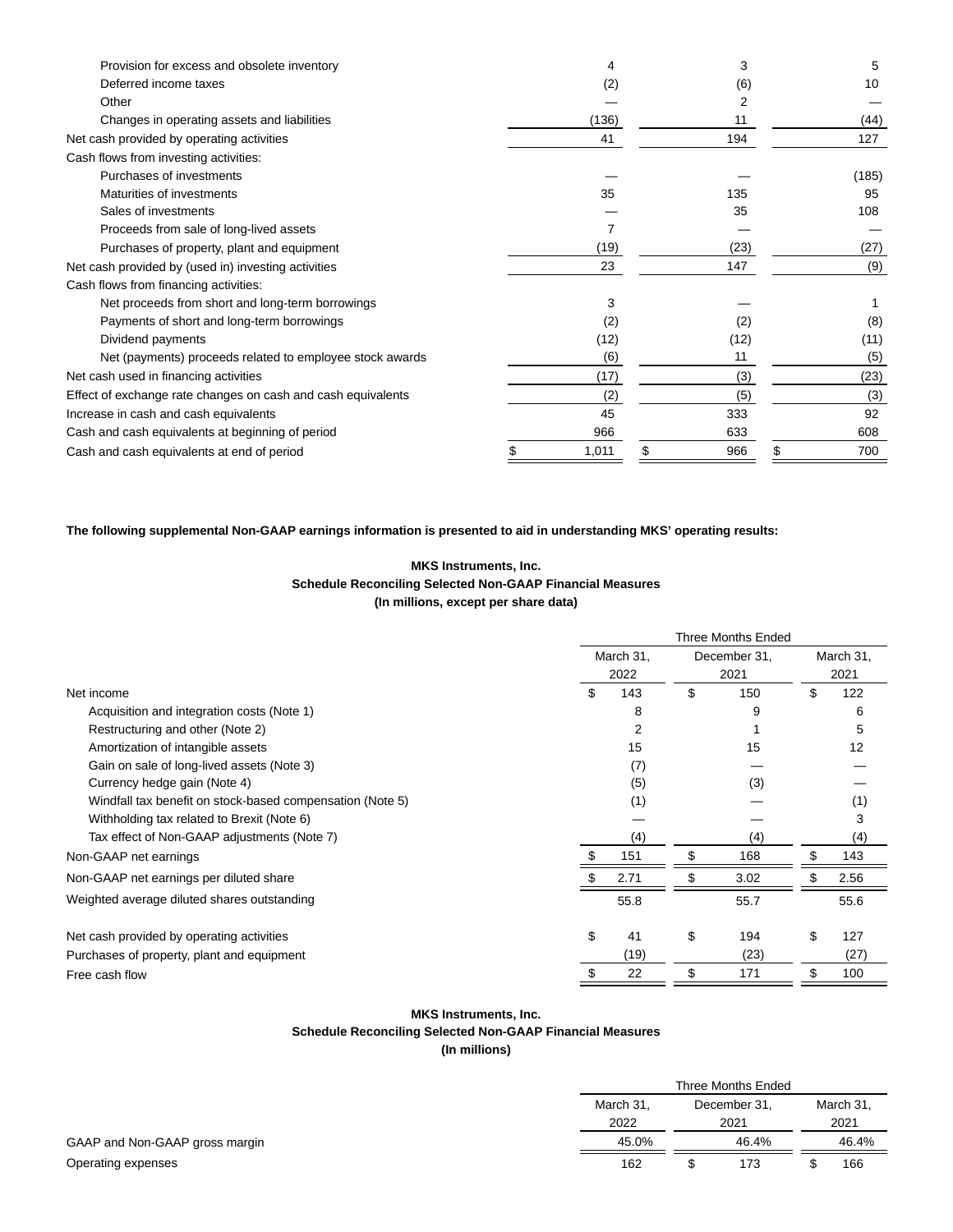| Acquisition and integration costs (Note 1) |     | 8     | 9         | 6         |
|--------------------------------------------|-----|-------|-----------|-----------|
| Restructuring and other (Note 2)           |     | 2     |           | 5         |
| Gain on sale of long-lived assets (Note 3) |     | (7)   |           |           |
| Amortization of intangible assets          |     | 15    | 15        | 12        |
| Non-GAAP operating expenses                | \$  | 144   | \$<br>148 | \$<br>143 |
| Income from operations                     | \$  | 172   | \$<br>182 | \$<br>156 |
| Acquisition and integration costs (Note 1) |     | 8     | 9         | 6         |
| Restructuring and other (Note 2)           |     | 2     |           | 5         |
| Gain on sale of long-lived assets (Note 3) |     | (7)   |           |           |
| Amortization of intangible assets          |     | 15    | 15        | 12        |
| Non-GAAP income from operations            | S   | 190   | \$<br>207 | \$<br>179 |
| Non-GAAP operating margin                  |     | 25.6% | 27.1%     | 25.8%     |
| GAAP and Non-GAAP interest expense, net    | \$  | 6     | \$<br>6   | \$<br>6   |
| Net income                                 | \$  | 143   | \$<br>150 | \$<br>122 |
| Interest expense, net                      |     | 6     | 6         | 6         |
| Provision for income taxes                 |     | 28    | 29        | 26        |
| Depreciation                               |     | 13    | 13        | 12        |
| Amortization of intangible assets          |     | 15    | 15        | 12        |
| <b>EBITDA</b>                              | \$  | 205   | \$<br>213 | \$<br>178 |
| Stock-based compensation                   |     | 8     | 9         | 10        |
| Acquisition and integration costs (Note 1) |     | 8     | 9         | 6         |
| Restructuring and other (Note 2)           |     | 2     |           | 5         |
| Gain on sale of long-lived assets (Note 3) |     | (7)   |           |           |
| Currency hedge gain (Note 4)               |     | (5)   | (3)       |           |
| <b>Adjusted EBITDA</b>                     | \$. | 211   | \$<br>229 | \$<br>199 |
| Adjusted EBITDA margin                     |     | 28.4% | 29.9%     | 28.7%     |
|                                            |     |       |           |           |

## **MKS Instruments, Inc. Reconciliation of GAAP Income Tax Rate to Non-GAAP Income Tax Rate (In millions)**

|                                                              | Three Months Ended March 31, 2022       |              |               |                  |           | Three Months Ended December 31, 2021 |              |    |                  |          |
|--------------------------------------------------------------|-----------------------------------------|--------------|---------------|------------------|-----------|--------------------------------------|--------------|----|------------------|----------|
|                                                              | Provision<br>Effective<br>Income Before |              | Income Before |                  | Provision |                                      | Effective    |    |                  |          |
|                                                              |                                         | Income Taxes |               | for Income Taxes | Tax Rate  |                                      | Income Taxes |    | for Income Taxes | Tax Rate |
| GAAP                                                         | \$                                      | 171          | \$            | 28               | 16.3%     | \$                                   | 179          | \$ | 29               | 15.9%    |
| Acquisition and integration costs (Note 1)                   |                                         | 8            |               |                  |           |                                      | 9            |    |                  |          |
| Restructuring and other (Note 2)                             |                                         |              |               |                  |           |                                      |              |    |                  |          |
| Amortization of intangible assets                            |                                         | 15           |               |                  |           |                                      | 15           |    |                  |          |
| Gain on sale of long-lived assets (Note 3)                   |                                         | (7)          |               |                  |           |                                      |              |    |                  |          |
| Currency hedge gain (Note 4)                                 |                                         | (5)          |               |                  |           |                                      | (3)          |    |                  |          |
| Windfall tax benefit on stock-based<br>compensation (Note 5) |                                         |              |               |                  |           |                                      |              |    |                  |          |
| Tax effect of Non-GAAP adjustments (Note 7)                  |                                         |              |               |                  |           |                                      |              |    |                  |          |
| Non-GAAP                                                     |                                         | 184          |               | 33               | 17.8%     |                                      | 201          |    | 33               | 16.3%    |

|                                                              | Three Months Ended March 31, 2021 |              |                  |           |  |  |  |
|--------------------------------------------------------------|-----------------------------------|--------------|------------------|-----------|--|--|--|
|                                                              | Income Before                     |              | Provision        | Effective |  |  |  |
|                                                              |                                   | Income Taxes | for Income Taxes | Tax Rate  |  |  |  |
| GAAP                                                         | Φ                                 | 148          | 26<br>\$         | 17.5%     |  |  |  |
| Acquisition and integration costs (Note 1)                   |                                   | 6            |                  |           |  |  |  |
| Restructuring and other (Note 2)                             |                                   | 5            |                  |           |  |  |  |
| Amortization of intangible assets                            |                                   | 12           |                  |           |  |  |  |
| Windfall tax benefit on stock-based<br>compensation (Note 5) |                                   |              |                  |           |  |  |  |
| Withholding tax related to Brexit (Note 6)                   |                                   |              | (3)              |           |  |  |  |